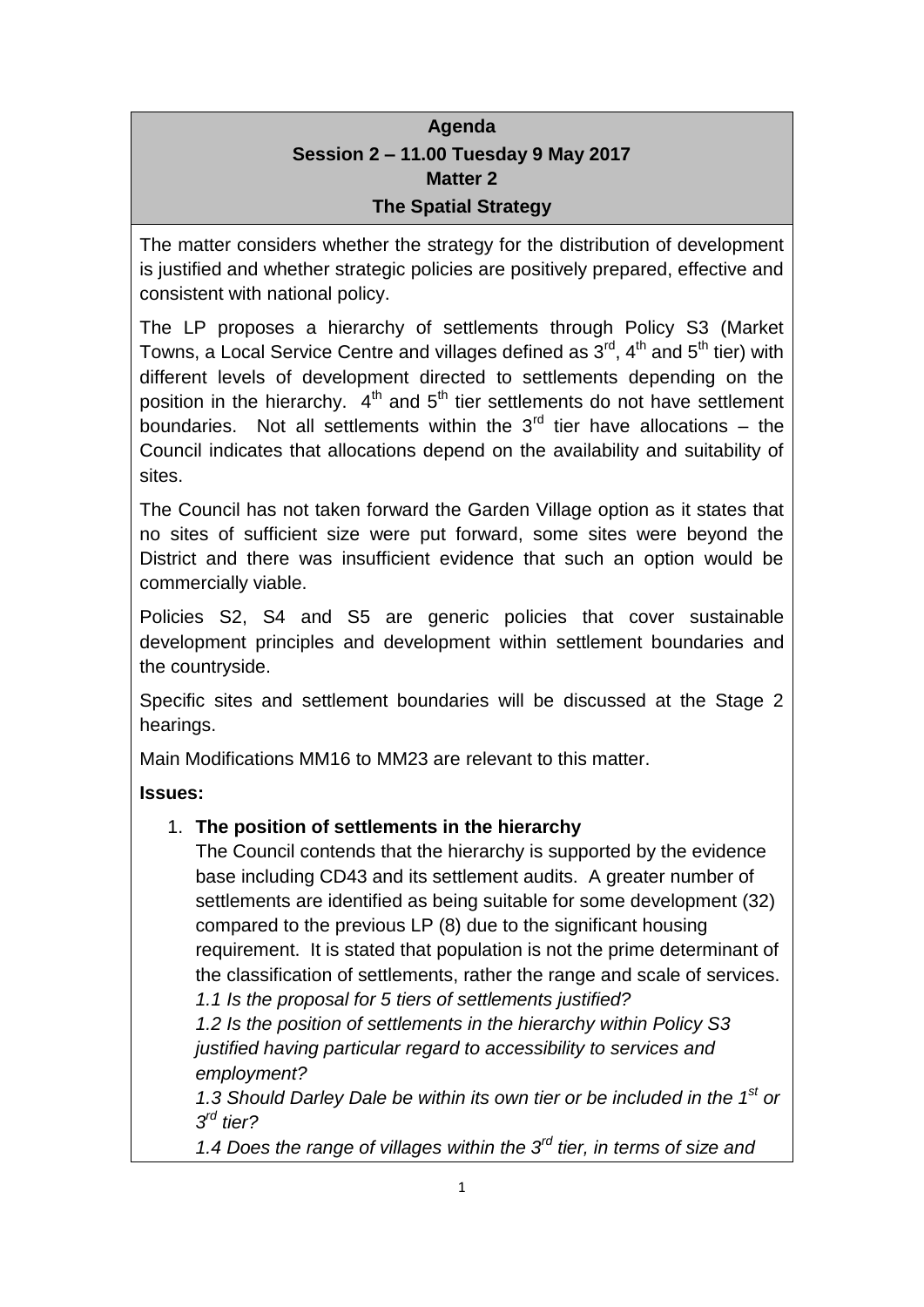*services, justify the tier being split?*

*1.5 Is the 3rd tier title 'Accessible Settlements with Limited Facilities' accurate or should it be amended to refer to a 'good' or 'reasonable range of services'?'*

*1.6 Should the terms of the policy in relation to the 3rd tier be more permissive and refer to the enhancement of services as well as their safeguarding?*

*1.7 Should Bonsall be included in the 3rd tier rather than 4th based on its population, accessibility and services?*

#### 2. **Levels of growth within the settlement hierarchy**

The LP does not propose specific levels of growth in each category, rather that deliverable sites were identified in the SHELAA as suitable for allocation and windfall sites will come forward.

*2.1 Should similar proportionate levels of growth be identified for each settlement within a particular tier of the hierarchy?*

#### 3. **The requirements of Policy S3 in terms of where development can take place**

The Council only proposes settlement boundaries for the  $1<sup>st</sup>$ ,  $2<sup>nd</sup>$  and 3<sup>rd</sup> tier settlements as these are the main focus for growth. Defining boundaries for the  $4<sup>th</sup>$  and  $5<sup>th</sup>$  tiers would lead to development in less sustainable locations.

*3.1 Is the approach of only having settlement boundaries for the 1st, 2nd and 3rd tier settlements appropriate?*

*3.2 Does Policy S3 provide a sufficiently clear and positive framework for dealing with proposals for development related to the 4th and 5th tier settlements and other rural areas (see MM19 and MM20)?*

*3.3 Is Policy S3 too permissive in relation to development in the 4th and 5 th tier settlements?*

### 4. **The Garden Village Option**

Although the Council indicates that no available sites have been put forward, the option was appraised as part of the SA process. DCLG are of the view that the LP process should not be delayed to pursue such an option to which no firm proposals are attached.

4.1 *Are the reasons for rejecting the Garden Village option justified?*

### 5. **The generic strategic policies S2, S4 and S5**

Policy S1 is proposed for deletion (MM16). Modifications are proposed to Policies S2 and S4 to avoid repetition and to make them more positively worded (MM17 and MM22). Amendments are also proposed for Policy S5 (MM23) to ensure consistency with other policies such as Policy S3. However, the latter policy would still seek protection and, where possible, enhancement of the landscape.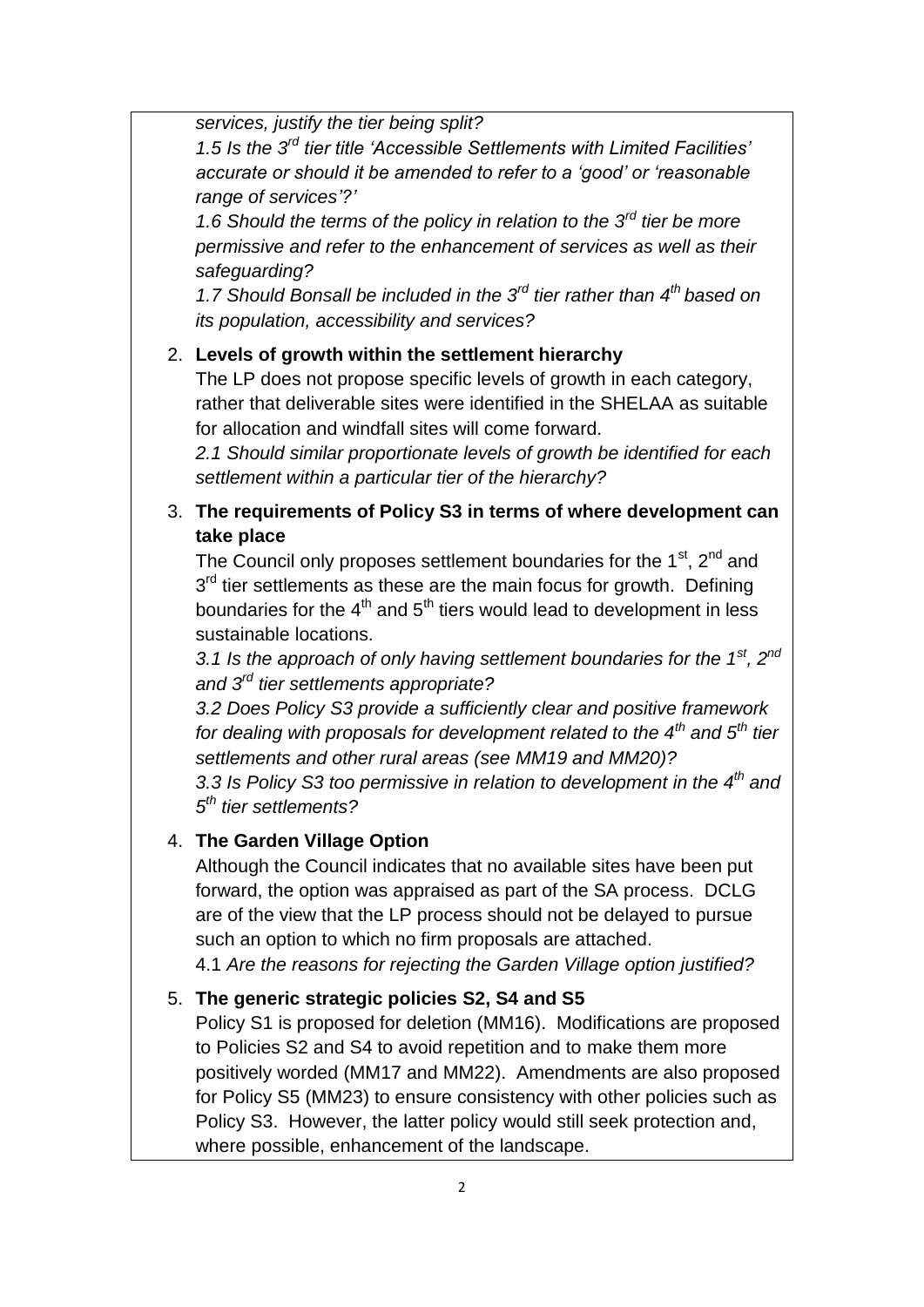*5.1 Should Policy S2 be modified to refer to a balanced approach to the achievement of sustainable development rather than a positive contribution to all three dimensions of sustainable development? 5.2 Are the 15 criteria within Policy S2 overly-prescriptive? 5.2 Is the use of settlement limits within Policy S4 consistent with the presumption in favour of sustainable development within the Framework?*

*5.4 Are the criteria within Policy S4 too restrictive, particularly those relating to heritage assets and highways?*

*5.5 Is Policy S5 too restrictive in terms of seeking protection of the countryside landscape?*

*5.6 Do the proposed modifications to Policy S5, particularly those relating to housing development beyond settlements, highways and agricultural land, ensure consistency with national policy?*

#### **Main Evidence Base**

SD03 - Schedule of Modifications

CD37 & 38 Rural Accessibility Studies

CD43 – Derbyshire Dales Local Plan Settlement Hierarchy

EX/02 - Council response to Inspector's Preliminary questions of 7 February

### **Participants**

DDDC Rodney Howlett (415) Wolds Action Group (993) Brailsford Parish Council (1336) Roger Yarwood for Mr Clements and Mr Nutting (2164) Tansley Parish Council (3358) Gladman Developments Ltd (3752) Home Builders Federation (4794) John Youatt (5588) CPRE (5628) Acres Land and Planning for Goodall Family (5924) Arcus for Longcliffe Quarries Limited (5975) P Fox (6070) PDP for Wildgoose Homes (6212)

# **Statements**

DDDC Roger Yarwood on behalf of himself, A Clements and M Nutting Gladman Developments Ltd John Youatt Acres Land and Planning for Goodall Family PDP for Wildgoose Homes